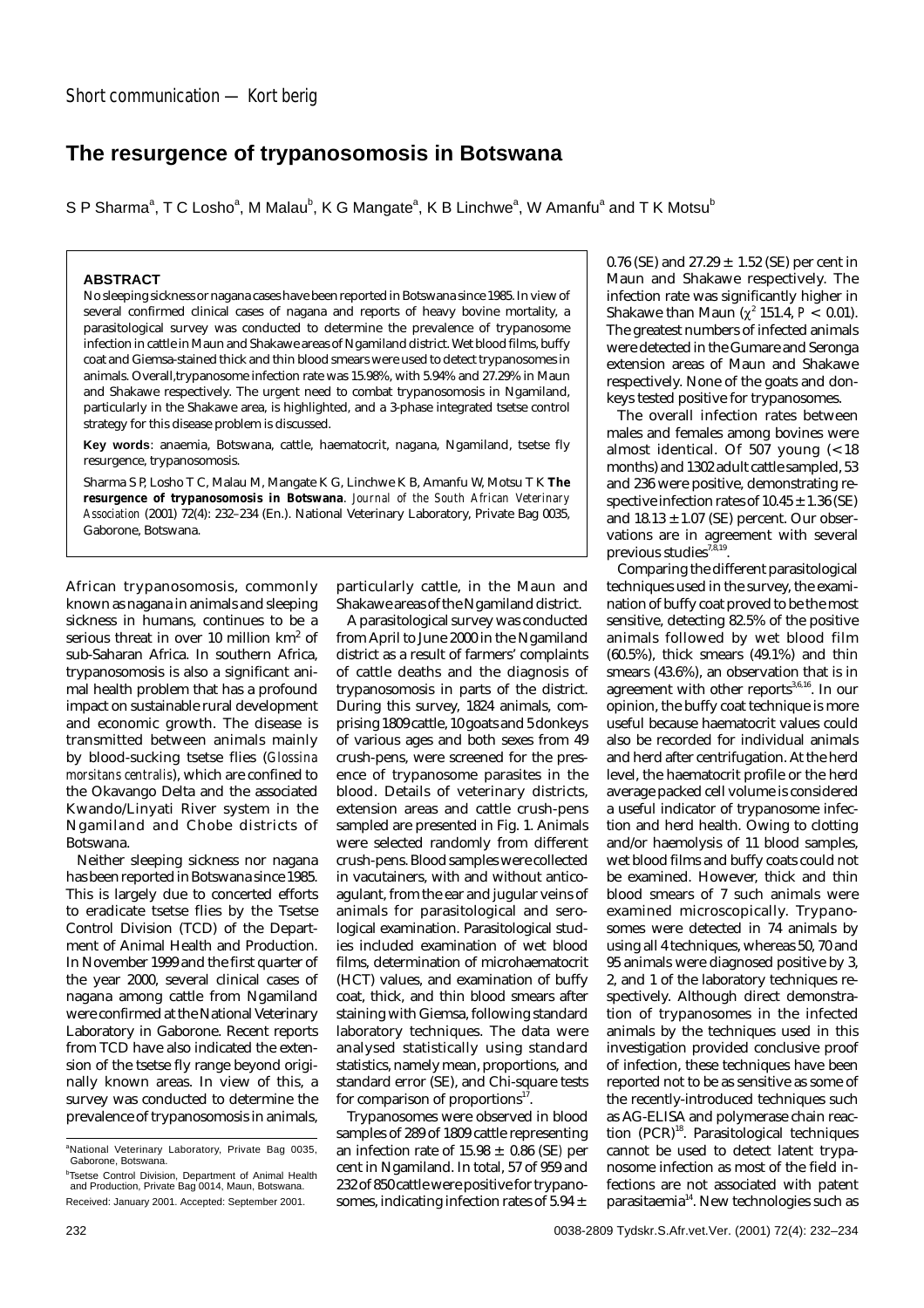

Fig.1: **Veterinary districts, extension areas and crushpens in Ngamiland covered during trypanosomosis survey.**

AG-ELISA and PCR, with some improvement, are likely to revolutionise the diagnosis of trypanosomosis in animals, humans and tsetse flies<sup>10</sup>. However, according to a report, the sensitivity of parasitological and PCR techniques was approximately the same in detecting Trypanosoma vivax infection in cattle<sup>5</sup>.

Mean per cent haematocrit values of trypanosomosis-positive and negative cases in Maun were  $20.87 \pm 0.16$  (SE) and 29.95  $\pm$  0.18 (SE) respectively. In Shakawe, these were  $21.17 \pm 0.16$  (SE) and 30.85  $\pm$  0.24 (SE) in positive and negative cases respectively. There was a significant reduction (*P* < 0.05) in the haematocrit values in the trypanosome-affected animals that corresponds with the observations of others $1,2,9,15$ . The decrease in the haematocrit values indicating anaemia in animals with trypanosomosis is reported to be due to increased breakdown of erythrocytes during the development of parasitaemia<sup>11,13</sup>. Several mechanisms have been described as responsible for the destruction of erythrocytes, which include haemolysins and

enzymes, fever, complement and trypanosomal antigen produced by trypanosomes<sup>12,13</sup>.

.Morphologically, trypanosome parasites identified during this survey were predominantly *Trypanosoma brucei* (52.5%), followed by *Trypanosoma congolense* (36.2%) and *Trypanosoma vivax* (11.3%). We did not attempt to differentiate between human and animal subspecies of *T. brucei.* More research is needed to identify trypanosome species using available molecular markers and isoenzyme characteristics.

Some animals suspected of trypanosomosis in 16 cattle crush-pens had reportedly received treatment with diminazene aceturate before this survey. The crushpens were Shashe, Maphane, Komkog, Maun West, Matsebe I, Kandalangodi, Etsha 6, Tubu and Gumare in the Maun veterinary district and Seronga, Xhao, Gunitsoga, Ndorotsha, Eretsha, Beetsha and Teekae in the Shakawe veterinary district. Berenil has been shown to have a limited prophylactic action against trypanosomosis<sup>4</sup>. It is difficult to know whether

the administration of diminazine aceturate to cattle might have influenced the prevalence rate of trypanosome infection recorded during this survey.

Based on the results of the present survey, an overall prevalence rate of 15.98% in Ngamiland and a significantly higher trypanosome infection rate of 27.29% in Shakawe in particular is a cause for concern. The Department of Animal Health and Production under the Ministry of Agriculture introduced an odourbait technique (OBT) in 1992 after using annual aerial sprays for 20 years, in view of its popularity among Tsetse Control authorities throughout Africa. Resurgence of trypanosomosis can be attributed to a general upsurge of the tsetse population and expansion of the tsetse- $\frac{1}{10}$  infested area from 5000–7000 km<sup>2</sup> to 11 500 km<sup>2</sup>. This was probably due to failure to monitor and re-service approximately 25 000 deltamethrin-impregnated targets deployed around the Okavango Delta under OBT. These targets became inaccessible as a result of heavy floods in the delta and adjoining areas in 1999.